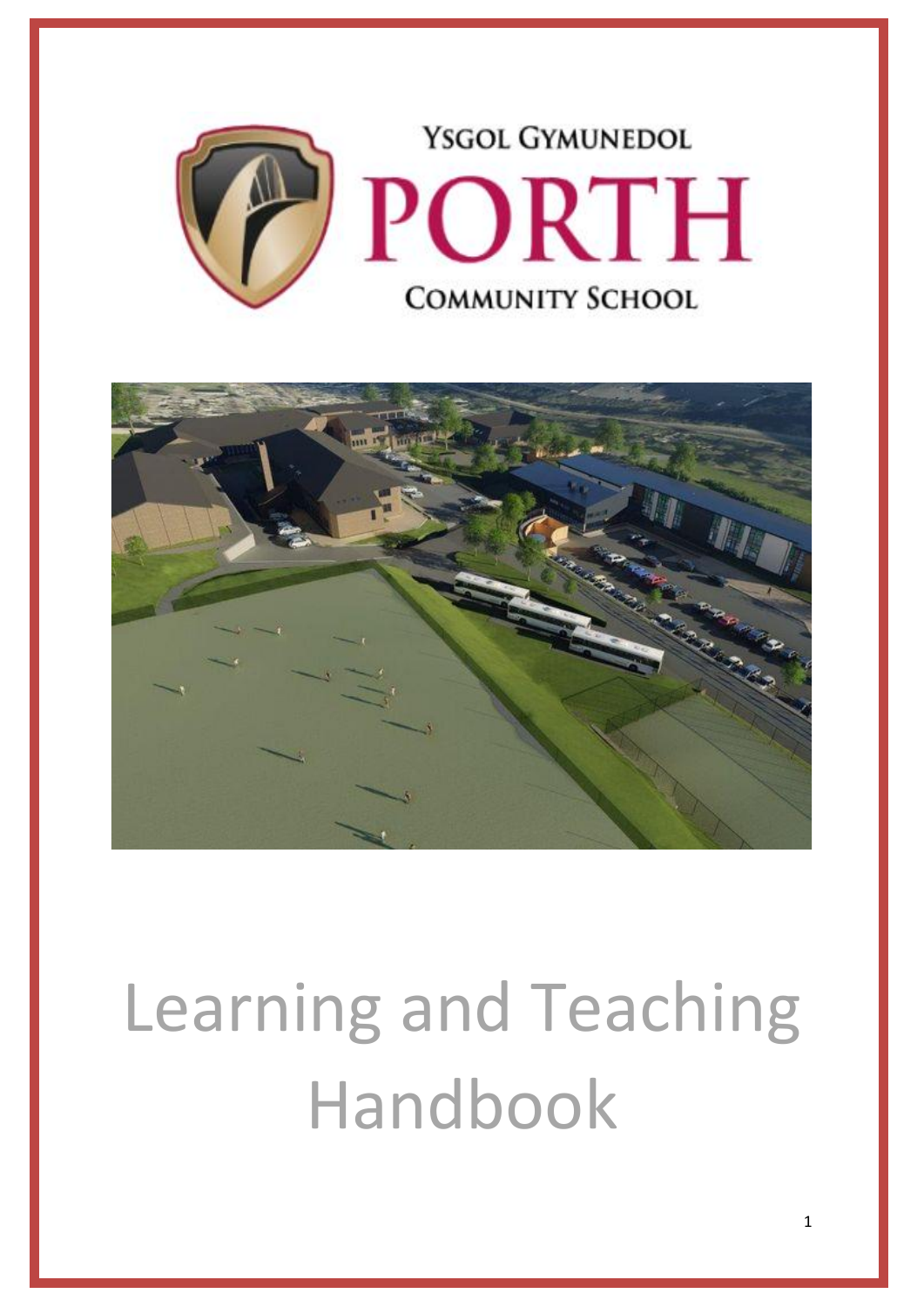# **Index**

- P3 Introduction to learning and teaching at PCS
- P4 Introduction to the core principles (I do-we do-you do)
- P5 Our principles Ready to learn
- P6 Our principles Begin with the end
- P7 Our principles Role Modelling
- P8 Our principles Challenge and Clarity
- P9 Feedback and Reflection
- P10 What...So what...Now what?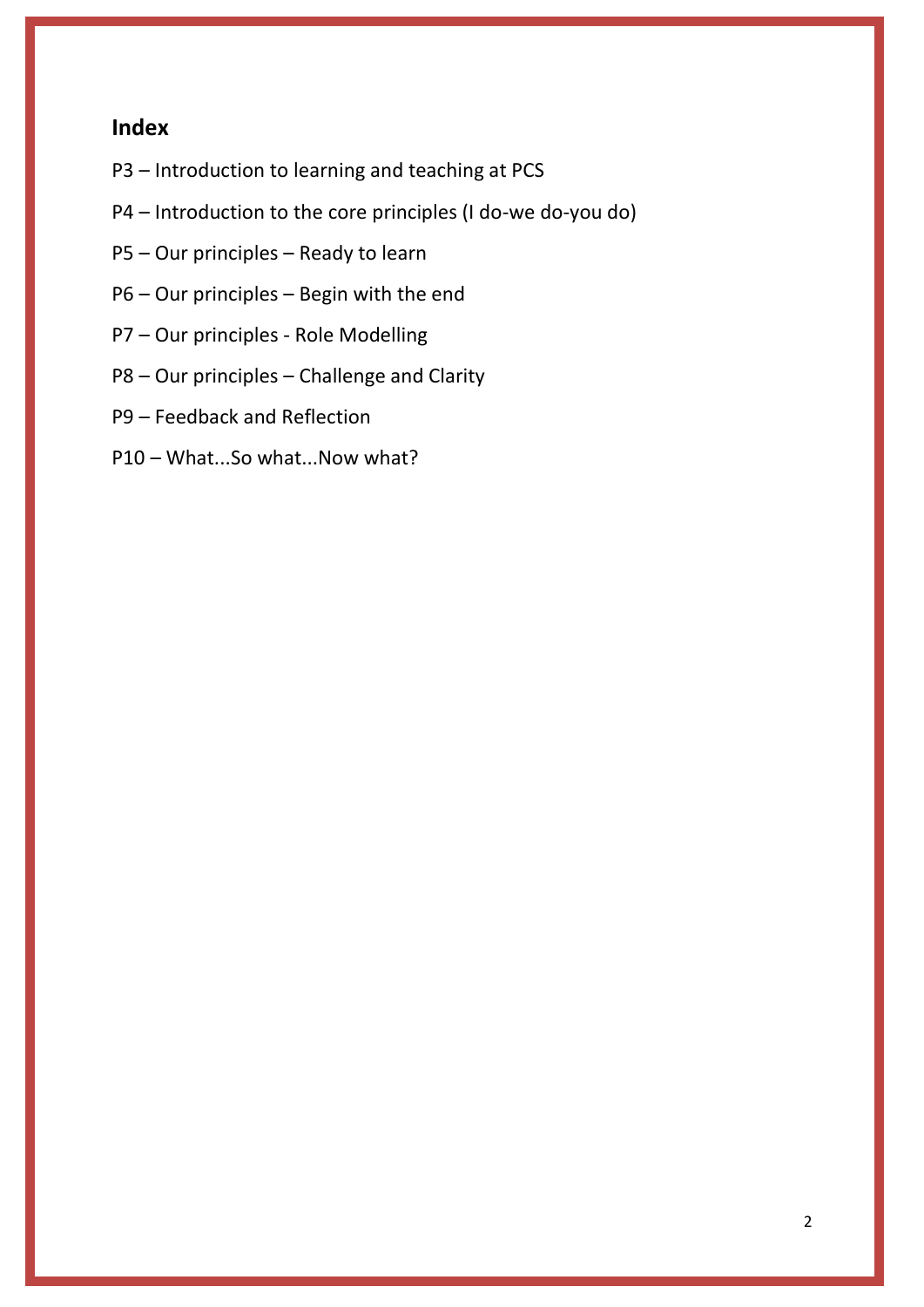# Introduction to Learning and Teaching at Porth Community School

Our mission statement 'Aspire together, achieve together' is fulfilled by us having the highest ambitions and expectations for our pupils' achievement, well-being and behaviour. We are committed to providing outstanding learning and teaching in a caring, safe and nurturing environment. We believe excellent lessons are based on high quality relationships between staff and pupils. Pupils excel if lessons are calm, positive, well prepared and stimulating.

As a school we will aim to do everything in our ability to support each member of staff to achieve excellence. We will provide training, support and guidance so that everyone has a clear understanding of what 'excellent learning' looks like, and more importantly, the tips and strategies to facilitate this. Strategic leadership of learning and teaching is the responsibility of Vicki Whitefoot (Director of Learning and Teaching).

#### *Message from the pupil Learning and Teaching committee.*

In our school, teachers and pupils exist in an encouraging, safe space that challenges pupils to reach their full potential, ensuring that regular and effective feedback is given and allows pupils to grow. To help pupils stay on task, all classrooms are clean and organised with books and equipment ready and available.

Lessons are interesting, interactive and challenging so pupils are able to thrive academically. At the start of the lesson there is a quick starter with questions based on the previous lesson. This helps to refresh our minds and remind us of topics, so we are more attentive during the lesson. We have different 'main tasks' that challenge all pupils and a final plenary that sums up the learning that has taken place.

Our school environment is becoming more aware and accepting towards the LGBTQIA community therefore making pupils more comfortable in school.

#### Our principles

Our aim is to provide 'excellent' learning and teaching: as a team of pupils and staff, we have established *Our Porth Principles* – 6 consistent approaches to the structure, ethos and expectations within lessons. To help achieve our aims, all members of staff should ensure that these principles fundamentally underpin every lesson.

"Leadership and learning are indispensable to each other" **John F Kennedy**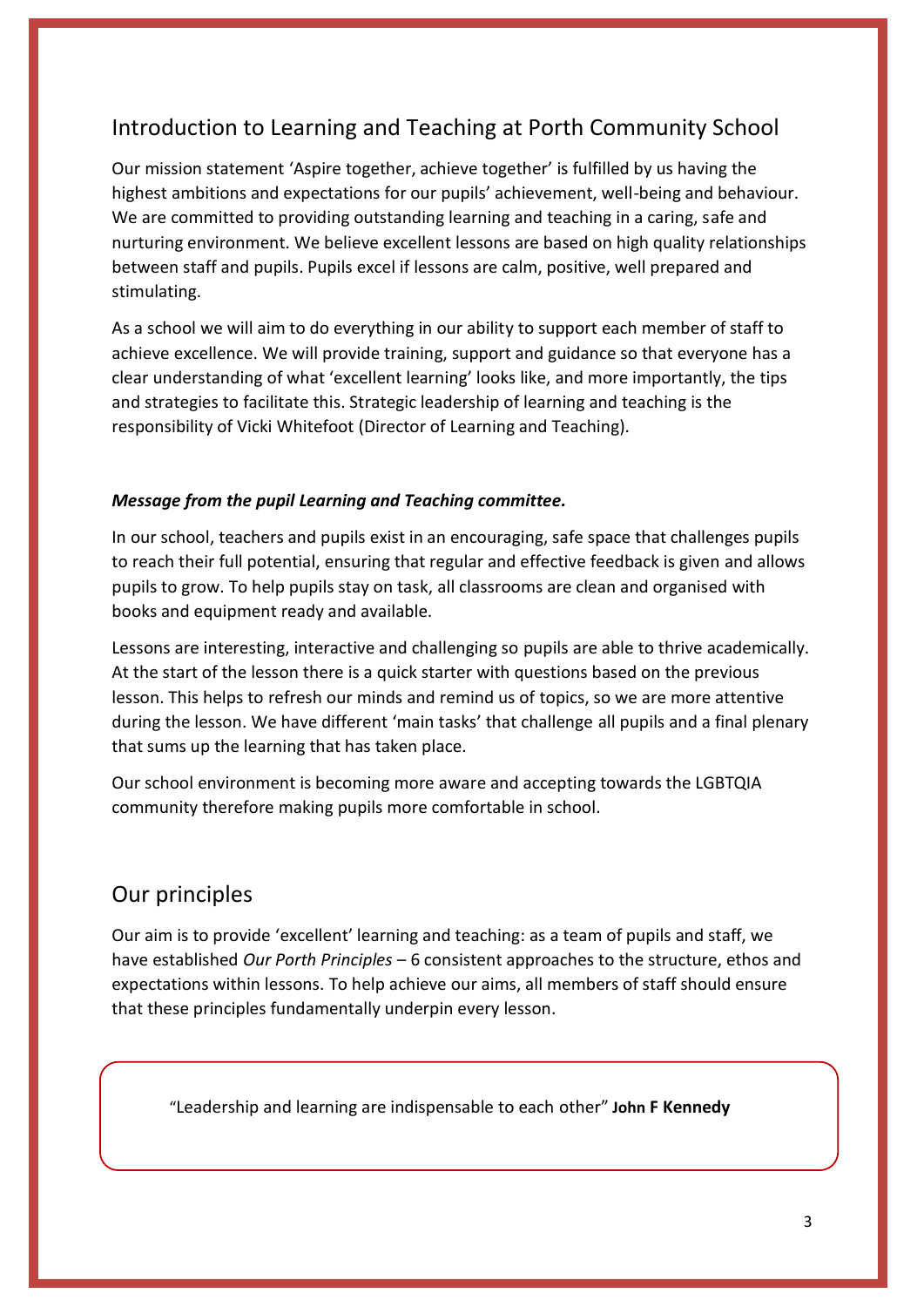# **Our principles… 'I do – we do – you do' ASPIRE**

## **1. Ready to Learn**

Arrive on time to lessons; staff meet and greet pupils. Create the culture of high expectations; all pupils come equipped and are well behaved. Teacher provides a bell task/starter activity. Pupils independently begin their learning promptly.

# **2. Begin with the End**

Staff and pupils have a clear vision of what, how and why the learning is taking place as lesson objectives are shared and discussed with pupils. Pupils co-construct the success criteria for their lesson. Consideration is given to the individual needs of pupils, through the use of one-page profiles, actions plans and the register of needs.

# **3. Role Modelling**

Pupils undertake skills and activities that staff will role model. Pupils complete a variety of Our aspiration is to deliver high quality learning experiences each lesson and on a daily activities based on their ability and age.

# **4.** Challenge and Clarity **means of staff tries to reinforce these messages messages messages messages messages messages messages messages messages messages messages messages messages messages messages messages messages m**

Inspire all pupils with clearly differentiated tasks to challenge and support their progress. Staff and pupils use higher order questions purposefully.

# **5. Feedback and Reflection**

Review progress through a range of assessment for learning strategies to ensure that all pupils achieve and exceed their potential. Staff give verbal and written feedback that is diagnostic, and helps pupils to make progress. The expectation is that pupils must respond to feedback and reflect on their progress.

# **6. What? So What? Now What?**

Each lesson will contain a final plenary which effectively recaps knowledge to inform teacher planning for future lessons. Ordered and smooth routines for packing up. Calm and orderly teacher dismissal.



"If everyone is moving forward together, then success takes care of itself"

**Henry Ford**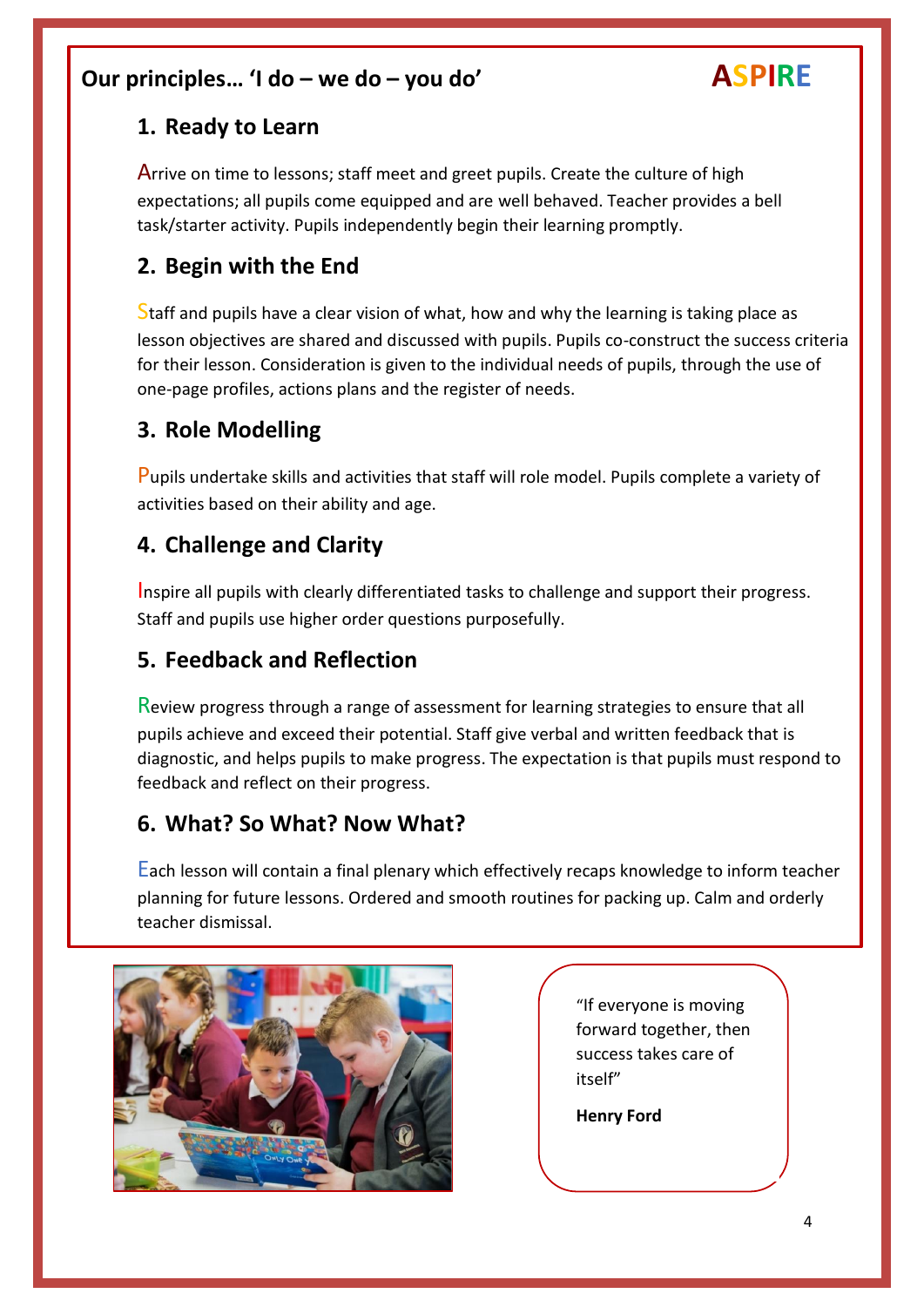# **1. Ready to Learn**

Arrive on time to lessons; staff meet and greet pupils. Create the culture of high expectations, all pupils are equipped and are well behaved. Teacher provides a bell task/starter activity. Pupils independently begin their learning promptly.

In every lesson:

| (I do) Pupils will                                                                                                                                                                                                                                                                                                                                                                                                                                                                                                                   | (We do/You do) Teachers will                                                                                                                                                                                                                                                                                                                                                                                                                                                   |
|--------------------------------------------------------------------------------------------------------------------------------------------------------------------------------------------------------------------------------------------------------------------------------------------------------------------------------------------------------------------------------------------------------------------------------------------------------------------------------------------------------------------------------------|--------------------------------------------------------------------------------------------------------------------------------------------------------------------------------------------------------------------------------------------------------------------------------------------------------------------------------------------------------------------------------------------------------------------------------------------------------------------------------|
| Arrive on time with a postive attitude.<br>٠<br>Ensure the register is answered.<br>Treat every lesson as a fresh start.<br>Remove coats on entry to the<br>classroom.<br>Adhere to the seating plans provided.<br>Support classroom routines/book<br>monitors.<br>Have the correct equipment and be<br>$\bullet$<br>ready for learning to take place.<br>Begin the bell/settler task immediately.<br>Embrace the Welsh culture using<br>phrases such as 'yma' to answer the<br>register.<br>Take pride in meeting and exceeding the | Greet pupils at the door.<br>Complete the register in the first 5<br>minutes.<br>Treat every lesson as a fresh start.<br>Ask pupils to remove coats on entry<br>to the classroom.<br>Assign seating plans to create a<br>positive learning environment.<br>Have routines in place such as book<br>monitors.<br>Have a bell/settler task ready for<br>pupils to complete immediately.<br>Take the register promptly.<br>Use Welsh greetings and incidental<br>Welsh in lessons. |
| high standards set out by teachers.                                                                                                                                                                                                                                                                                                                                                                                                                                                                                                  | Set high standards for the learning<br>environment, giving sanctions and<br>rewarding Class Charts points<br>where appropriate.                                                                                                                                                                                                                                                                                                                                                |



"I have come to the frightening conclusion: I am the decisive element in the classroom. It is my personal approach that creates the climate, it is my daily mood that makes the weather. As a teacher I possess the tremendous power to make a child's life miserable or joyous. I can be a tool of torture or an instrument of inspiration. I can humiliate or humour; hurt or heal. In all situations it is my response that decides whether a crisis will be escalated or defused. A child is humanised or dehumanised. **Haim G. Ginott**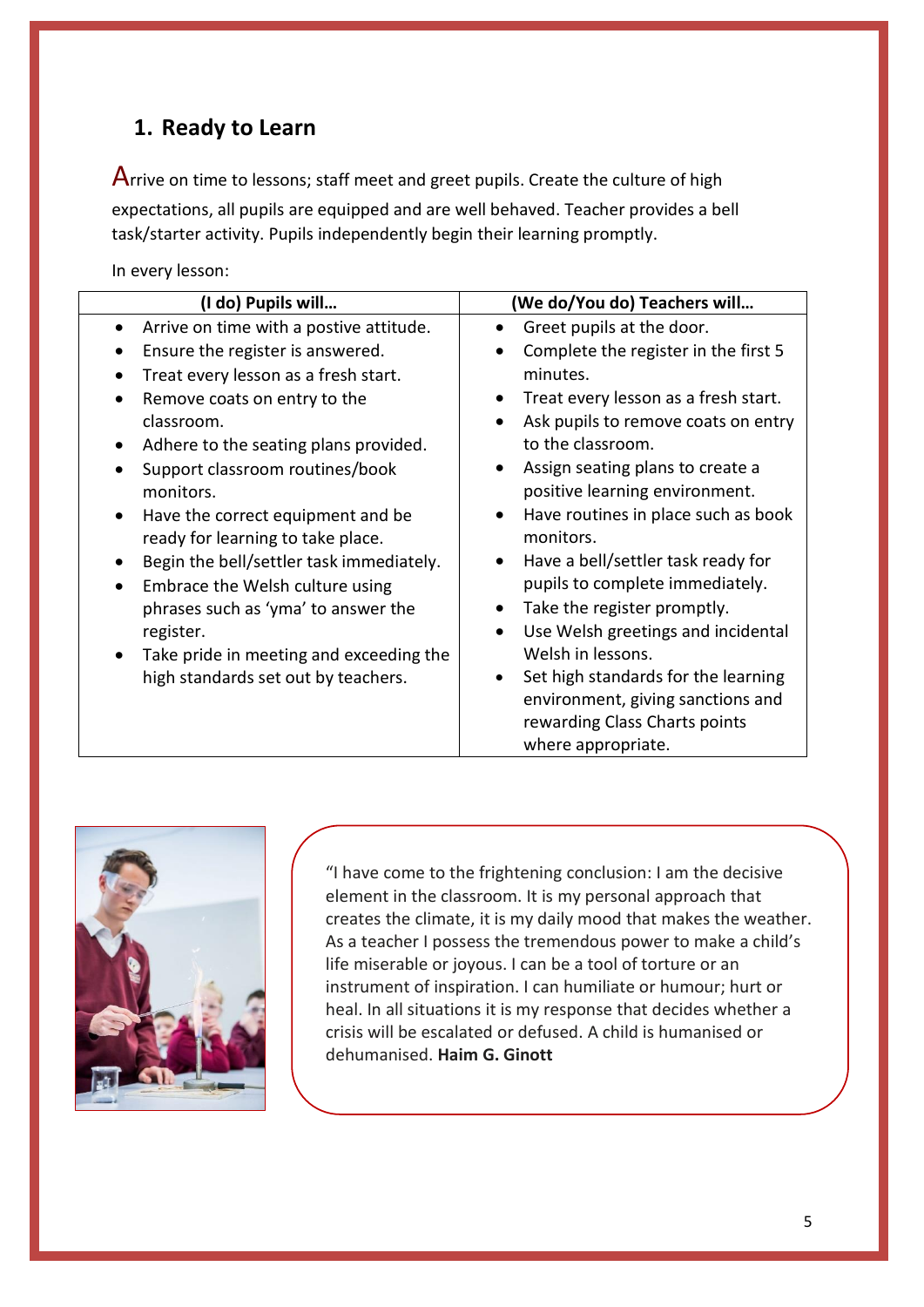# **2. Begin with the End**

Staff and pupils have a clear vision of what, how and why the learning is taking place as lesson objectives are shared and discussed with pupils. Pupils co-construct the success criteria for their lesson.

In every lesson:

| (I do) Pupils will                                                                                                                                                                                                                                                                                                                                                                                                                                                                                                                                                                                                                                                                                                                                                                                                                                                                                                                                                                                                                                                   | (We do/You do) Teachers will                                                                                                                                                                                                                                                                                                                                                                                                                                                                                                                                                                                                                                                                                                                                                     |
|----------------------------------------------------------------------------------------------------------------------------------------------------------------------------------------------------------------------------------------------------------------------------------------------------------------------------------------------------------------------------------------------------------------------------------------------------------------------------------------------------------------------------------------------------------------------------------------------------------------------------------------------------------------------------------------------------------------------------------------------------------------------------------------------------------------------------------------------------------------------------------------------------------------------------------------------------------------------------------------------------------------------------------------------------------------------|----------------------------------------------------------------------------------------------------------------------------------------------------------------------------------------------------------------------------------------------------------------------------------------------------------------------------------------------------------------------------------------------------------------------------------------------------------------------------------------------------------------------------------------------------------------------------------------------------------------------------------------------------------------------------------------------------------------------------------------------------------------------------------|
| Attentively listen, ask questions of the learning<br>$\bullet$<br>objectives and think about what I will achieve<br>throughout the lesson.<br>Adopt a growth mindset and approach all<br>lessons with an 'I can do' attitude so that I<br>develop the skills and knowledge to excel in<br>life.<br>Invent success criteria by myself, as well as<br>through collaboration with my peers and<br>teacher, so that I support myself and others to<br>understand how to achieve each learning<br>objective.<br>Refer to the learning objectives throughout the<br>lesson to remind myself 'what' I am doing, 'so<br>what' should I do to support myself to achieve<br>each learning objective and, once I have<br>mastered each learning objective, to consider<br>'now what' can I do to further advance my<br>progress.<br>Explore what knowledge and skills I have<br>developed in the lesson, as well as whether I<br>have mastered each learning objective to the<br>highest possible standard, in order to ensure<br>that I continue to achieve in future lessons. | Carefully plan learning objectives<br>$\bullet$<br>focussing on what the pupils will<br>achieve/learn by the end of the<br>lesson. Consult one page profiles,<br>action plan and register of needs to<br>ensure all pupils needs are met.<br>Use 'I can' statements and Bloom's<br>terminology to ensure objectives are<br>measurable.<br>Use Bloom's taxonomy to build<br>appropriate challenge and<br>engagement throughout the lesson.<br>Have a success criteria that supports<br>the learning objective for the lesson<br>and one that pupils have co-<br>contructed.<br>Revisit the learning objectives<br>periodically throughout the lesson to<br>measure how effectively each pupil<br>has met them.<br>Use the progress made by each pupil<br>to plan the next lesson. |
| <b>Bloom's Taxonomy</b><br>Produce new or original work<br>create<br>Design, assemble, construct, conjecture, develop, formulate, author, investig<br><b>Justify a stand or decision</b><br>evaluate<br>appraise, argue, defend, judge, select, support, value, critique, weigh<br><b>Draw connections among ideas</b><br>differentiate, organize, relate, compare, contrast, distinguish, examine,<br>analyze<br>experiment, question, test<br>Use information in new situations<br>execute, implement, solve, use, demonstrate, interpret, operate,<br>apply<br>schedule, sketch<br><b>Explain ideas or concepts</b><br>understand<br>classify, describe, discuss, explain, identify, locate, recognize,<br>report, select, translate<br>Recall facts and basic concepts                                                                                                                                                                                                                                                                                           | Begin with the end<br>1. Progress from the unit of planning<br>2. Define the objective (what will your<br>pupils be able to do by the end of the<br>lesson?)<br>Decide how you'll assess if the lesson<br>3.<br>accomplished the goal.                                                                                                                                                                                                                                                                                                                                                                                                                                                                                                                                           |
| remember<br>define, duplicate, list, memorize, repeat, state                                                                                                                                                                                                                                                                                                                                                                                                                                                                                                                                                                                                                                                                                                                                                                                                                                                                                                                                                                                                         | 4. Choose appropriate lesson activities.                                                                                                                                                                                                                                                                                                                                                                                                                                                                                                                                                                                                                                                                                                                                         |

"Rome wasn't built in a day, but they were laying bricks every hour." **James Clear**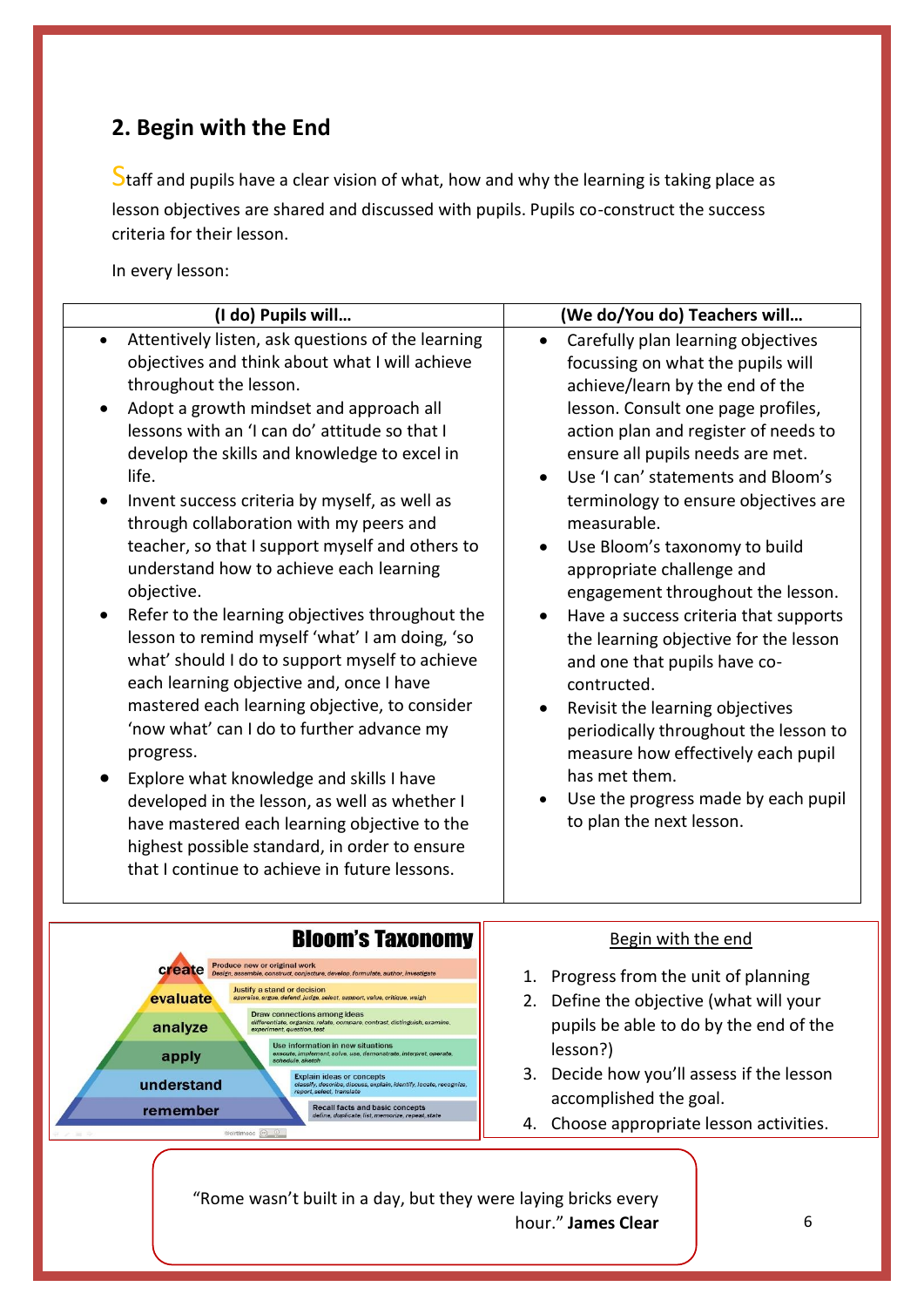# **3. Role Modelling**

Staff role model the skills and activities the pupils will undertake. Pupils complete a variety of activities based on their ability and age range.

In every lesson:

| (I do) Pupils will                           | (We do/You do) Teachers will             |
|----------------------------------------------|------------------------------------------|
| • Conduct ourselves with respect and treat   | Role model exemplary conduct both in     |
| others well in both the classroom and in the | $\bullet$                                |
| corridors.                                   | the classroom and corridor, speaking     |
| Follow the instructions provided by the      | appropriately and with respect.          |
| teacher.                                     | Role model expert oracy skills, speaking |
| Aim to speak in full sentences and with      | in full stentences with respect to all   |
| $\bullet$                                    | pupils.                                  |
| respect to all pupils and teachers.          | Provide clear, step by step/chunked      |
| Follow the role modelling stages to enable   | $\bullet$                                |
| $\bullet$                                    | instructions.                            |
| them to independently and successfully       | Provide support and guide pupils through |
| apply each approach to their work.           | $\bullet$                                |
| Use the WAGOLLS and WABOLLS to support       | their learning (writing stages).         |
| $\bullet$                                    | Provide WAGOLLS and WABOLLS to           |
| the learning and raise aspirations for       | $\bullet$                                |
| achievement.                                 | support the learning of their pupils.    |

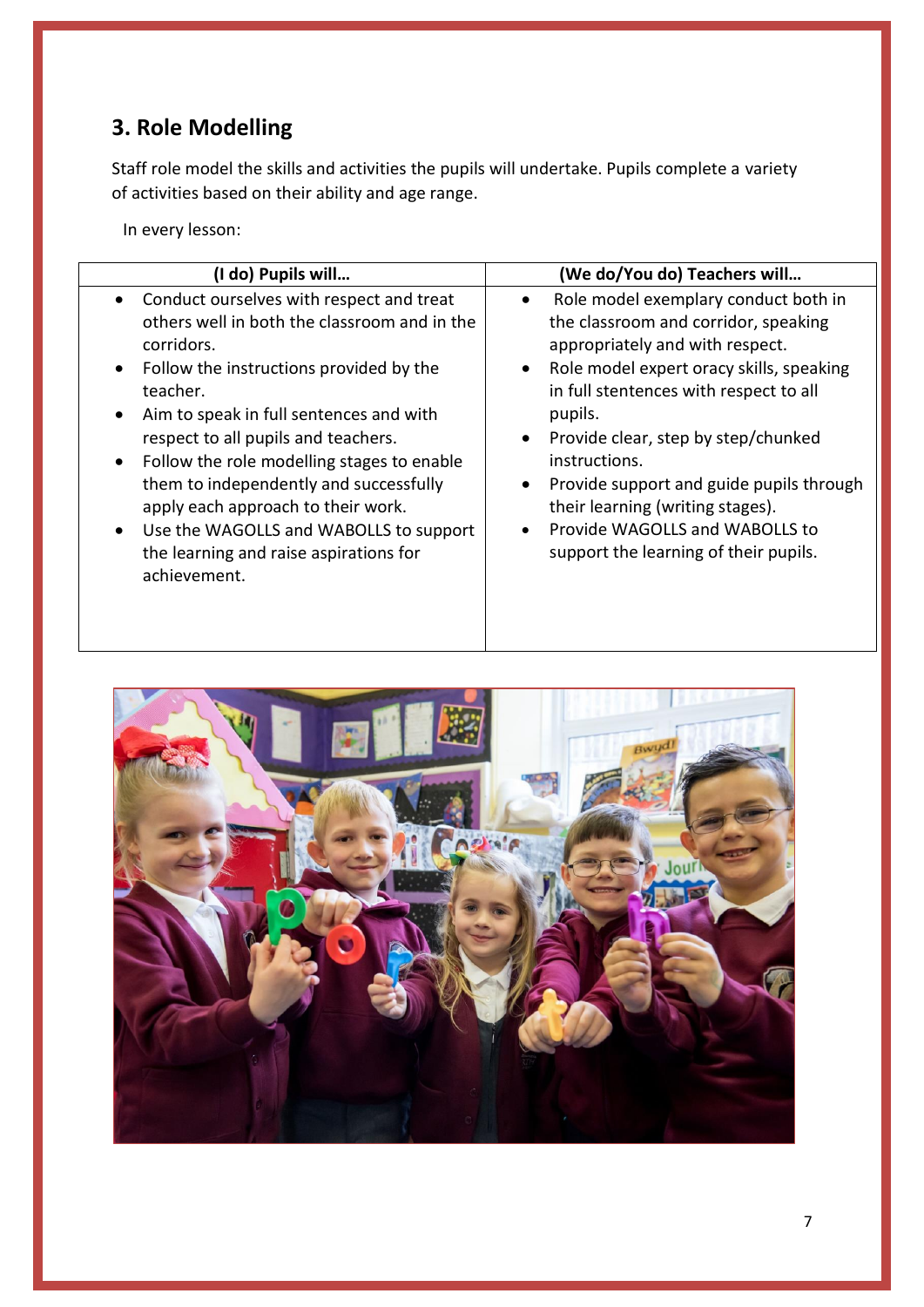# **4. Challenge and Clarity**

Lessons are clearly differentiated to challenge and support pupils. Staff and pupils question purposefully using higher order questions.

In every lesson:

| (I do) Pupils will                                                                                                                                                                                                                                                                                                                                                                                                                                                                                                   | (We do/You do) Teachers will                                                                                                                                                                                                                                                                                                                                                                                                                                                                                                                                                                                      |  |
|----------------------------------------------------------------------------------------------------------------------------------------------------------------------------------------------------------------------------------------------------------------------------------------------------------------------------------------------------------------------------------------------------------------------------------------------------------------------------------------------------------------------|-------------------------------------------------------------------------------------------------------------------------------------------------------------------------------------------------------------------------------------------------------------------------------------------------------------------------------------------------------------------------------------------------------------------------------------------------------------------------------------------------------------------------------------------------------------------------------------------------------------------|--|
| Strive to achieve the learning objectives to<br>the best of your ability to make progress<br>and to maximise learning potential.<br>Fully engage with the lessons, showing<br>resilence when taking yourself out of your<br>comfort zone.<br>Listen attentively to instructions and act on<br>the activities introduced by the teacher.<br>Be prepared to answer questions<br>throughout the lesson, remaining attentive<br>and deepening thinking by probing your<br>teachers/peers further through<br>questioning. | Diffentiate learning objectives to enable<br>pupils to make progress.<br>Ensure that lessons are well planned,<br>$\bullet$<br>resourced and differentiated in order to<br>provide rich learning experiences.<br>Ensure that instructions are clearly<br>$\bullet$<br>explained and activities that you expect<br>the pupils to complete are made explicit.<br>Use a range of questions, using the 'no<br>$\bullet$<br>hands up' procedures. The questions will<br>challenge and support pupils throughout<br>the lesson. Questions will be targeted and<br>planned for maximising the learning<br>opportunities. |  |



"Do you plan to teach to the middle and then try to push the very top end with some extras? No. I've always found that it is a win-win to cater explicitly for the highest attaining pupils in any groups; to 'teach to the top', pitching every lesson and the general thrust of every unit of work to stretch them". **Tom Sherrington**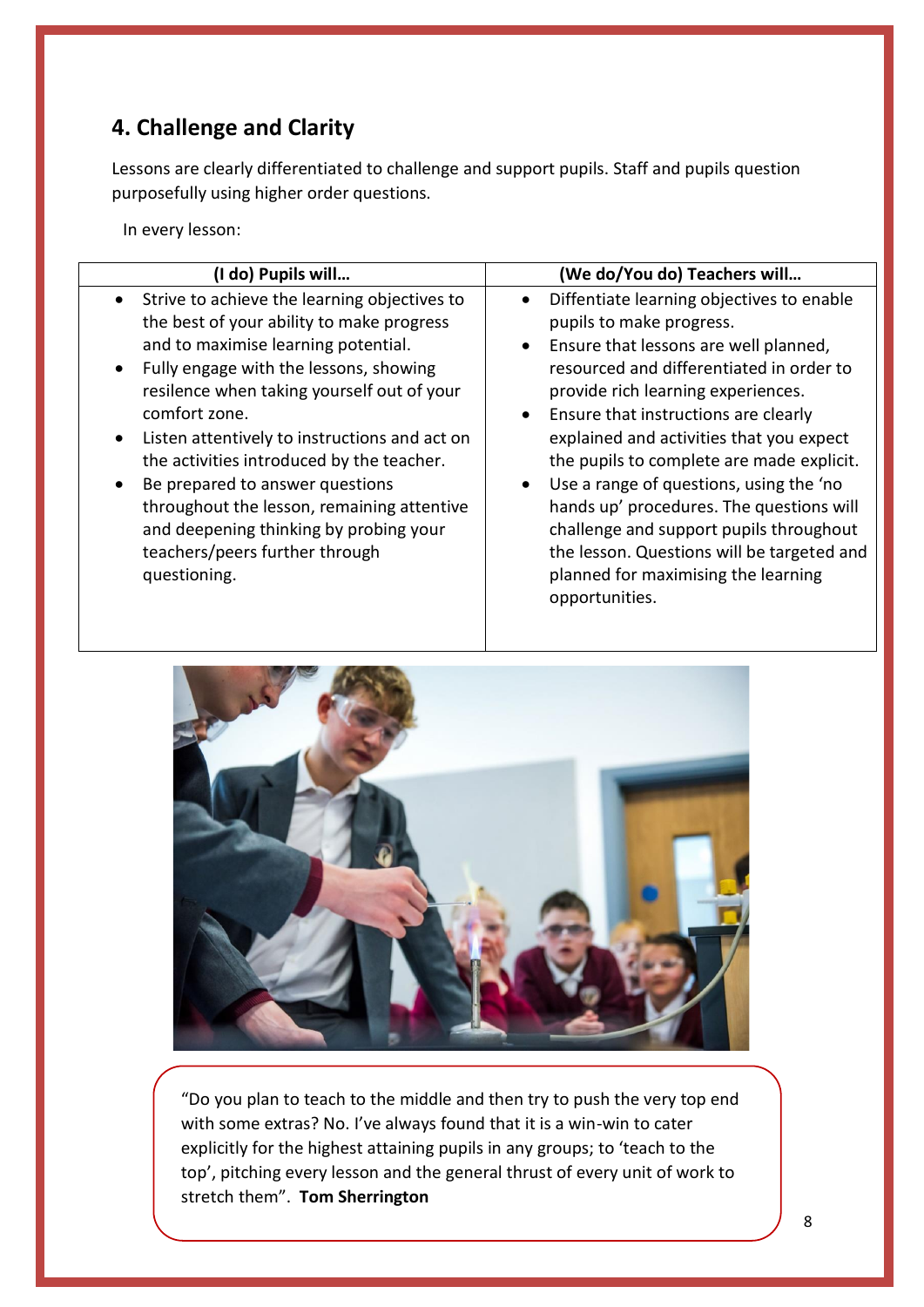# **5. Feedback and Reflection**

A range of assessment for learning strategies are used effectively in lessons. Staff give verbal and written feedback that is diagnostic and moves pupils on in terms of their learning. The expectation is that pupils must respond to the feedback and reflect on their progress.

In every lesson:

| (I do) Pupils will                                                                                                                                                                                                                                                                                                                                                                                                                                                | (We do/You do) Teachers will                                                                                                                                                                                                                                                                                                                                                                                                                                                                                                                                  |
|-------------------------------------------------------------------------------------------------------------------------------------------------------------------------------------------------------------------------------------------------------------------------------------------------------------------------------------------------------------------------------------------------------------------------------------------------------------------|---------------------------------------------------------------------------------------------------------------------------------------------------------------------------------------------------------------------------------------------------------------------------------------------------------------------------------------------------------------------------------------------------------------------------------------------------------------------------------------------------------------------------------------------------------------|
| Respond to verbal feedback by noting in<br>green pen/pencil the teacher's comments<br>and make improvements immediately.<br>Read and respond to the teacher's next steps<br>for improvement and in green pen/pencil<br>make the improvements.<br>Use DIRT lessons proactively to make<br>improvements and progress your learning.<br>Where appropriate complete the pupil<br>reflection on the assessment cover and<br>tracker sheets in the front of your books. | • Circulate the classoom providing verbal<br>feedback which supports pupils'<br>learning marking VF in the books in<br>purple pen.<br>Provide formative/feedforward<br>$\bullet$<br>comments to help move the learning on<br>and support pupil progress. This will<br>include challenge questions that ensure<br>all pupils make progress.<br>Provide DIRT lessons that allow pupils<br>$\bullet$<br>time to reflect and improve their key<br>areas for development; and where<br>appropriate, provide time/guidance to<br>complete cover and tracker sheets. |



**"Feedback** is one of the most powerful influences on learning and achievement, but this impact can be either positive or negative. When feedback is combined with effective instruction in classrooms, it can be very powerful in enhancing learning". **John Hattie and Helen Timperley**